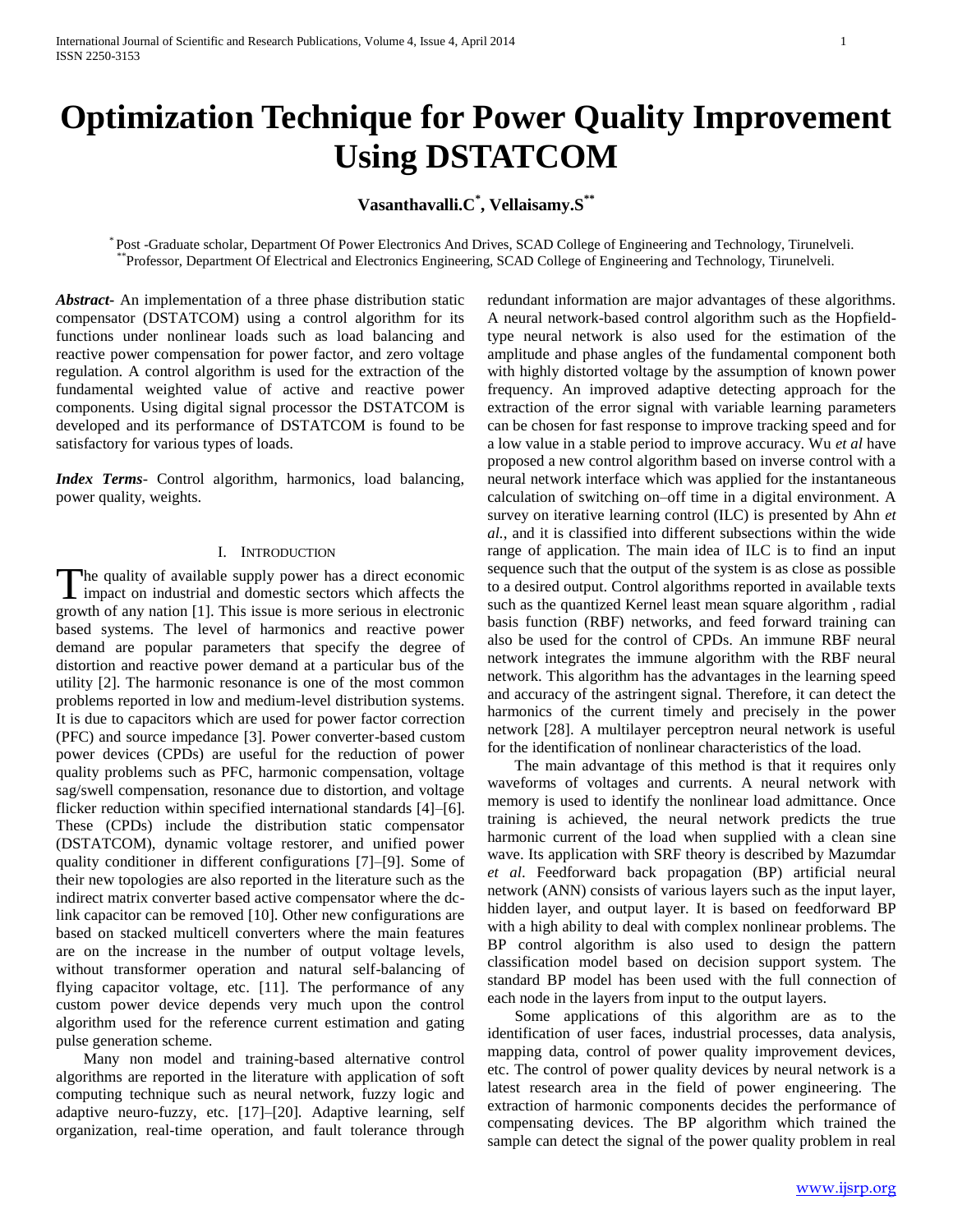time. Its simulation study for harmonic detection is presented in [20].

 Many neural network-based algorithms are reported with theoretical analysis in single phase system, but their implementation to DSTATCOM is hardly reported in the available literature. In this paper, a BP algorithm is implemented in a three phase shunt connected custom power device known as DSTATCOM for the extraction of the weighted value of load active power and reactive power current components in nonlinear loads. The proposed control algorithm is used for harmonic suppression and load balancing in PFC and zero voltage regulation (ZVR) modes with dc voltage regulation of DSTATCOM. In this BP Algorithm, the training of weights has three stages. It includes the feedforward of the input signal training, calculation and BP of the error signals, and upgrading of training weights.

 It may have one or more than one layer. Continuity, differentiability, and non decreasing monotony are the main characteristics of this algorithm. It is based on a mathematical formula and does not need special features of function in the learning process. It also has smooth variation on weight correction due to batch updating features on weights. In the training process, it is slow due to more number of learning steps, but after the training of weights, this algorithm produces very fast trained output response. In this application, the proposed control algorithm on a DSTATCOM is implemented for the compensation of nonlinear loads.

# II. SYSTEM CONFIGURATION AND CONTROL ALGORITHM

 A voltage source converter(VSC)-based DSTATCOM is connected to a three phase ac mains feeding three phase linear/nonlinear loads with internal grid impedance which is shown in Fig. 1. The performance of DSTATCOM depends upon the accuracy of harmonic current detection. For reducing ripple in compensating currents, the tuned values of interfacing inductors  $(L_f)$  are connected at the ac output of the VSC. A three phase series combination of capacitor  $\binom{C_f}{f}$  and a resistor( $R_f$ ) represents the shunt passive ripple filter which is connected at a point of common coupling (PCC) for reducing the high frequency switching noise of the VSC. The DSTATCOM

currents ( $\iota^{t_{Cabc}}$ ) are injected as required compensating currents to

cancel the reactive power components and harmonics of the load currents so that loading due to reactive power component/harmonics is reduced on the distribution system. For the considered three phase nonlinear load with approximately 24kW, the compensator data are given in Appendix A.



**Fig. 1.Schematic diagram of VSC-based DSTATCOM.**

 Fig. 2 shows the block diagram of the BP training algorithm for the estimation of reference source currents through the weighted value of load active power and reactive power current components. In this algorithm, the phase PCC voltages (), source currents  $(i_{sa}, i_{sb}, i_{sc})$ , load currents  $(i_{La}, i_{Lb}, i_{Lc})$  and dc bus voltage  $\left(\begin{array}{c} v_{dc} \\ v_{dc} \end{array}\right)$  are required for the extraction of reference source currents.

 There are two primary modes for the operation of this algorithm: The first one is a feedforward, and the second is the BP of error or supervised learning.

# *A. Estimation of Weighted Value of Average Fundamental Load Active and Reactive Power Components*

 A BP training algorithm is used to estimate the three phase weighted value of load active power current components  $(w_{ap}, w_{bp}, w_{cp})$  and reactive power current components  $(w_{aq}, w_{bq}, w_{cq})$  from polluted load currents using the feedforward and supervised principle. In this estimation, the input layer for three phases (a, b, and c) is expressed as

[www.ijsrp.org](http://ijsrp.org/)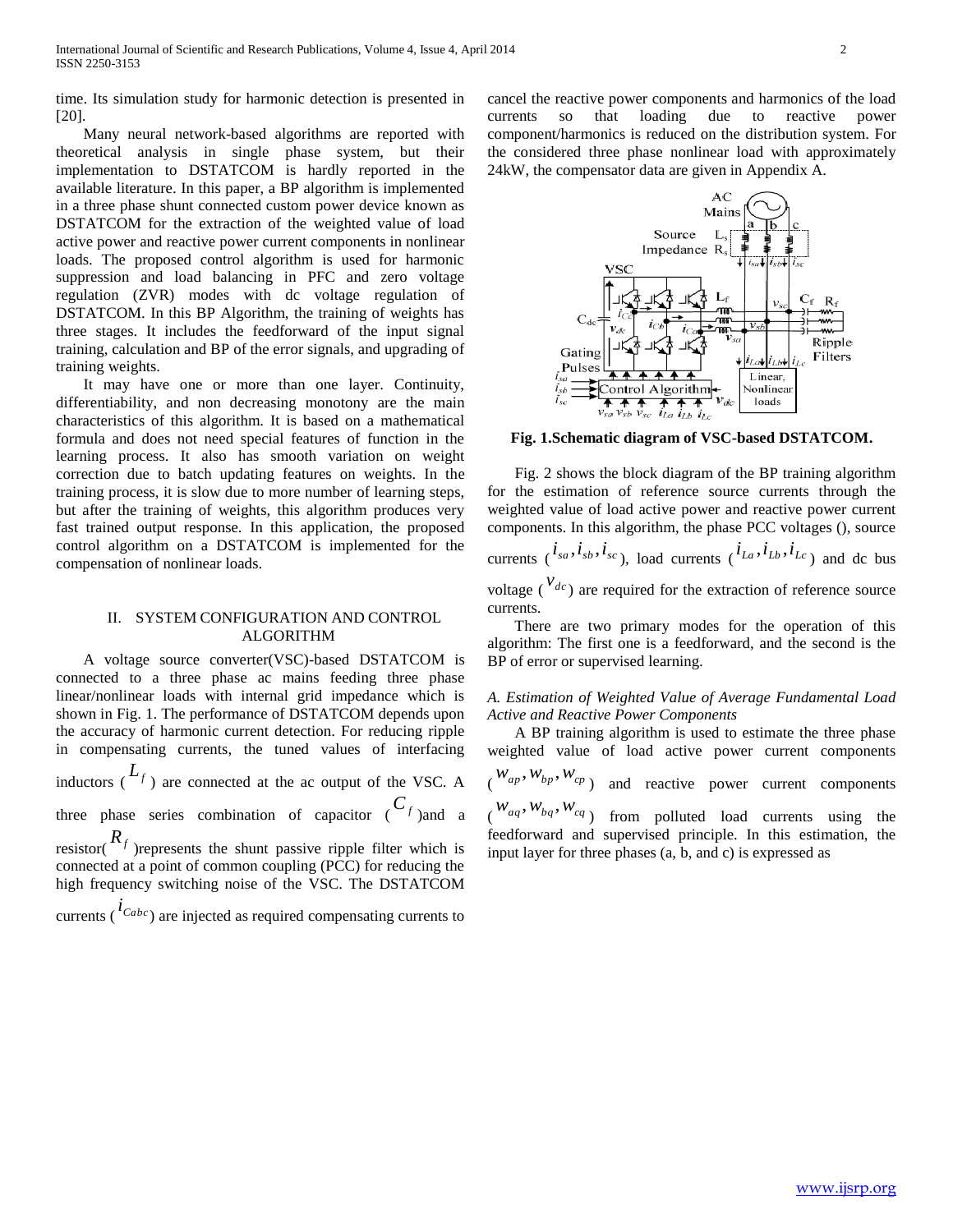

 The detail application of this algorithm for the estimation of various control parameters is given as follows.

$$
i_{Lap} = W_o + i_{La}u_{ap} + i_{Lp}u_{bp} + i_{lc}u_{cp}
$$
\n(1)

$$
i_{Lbp} = W_o + i_{La}u_{ap} + i_{Lp}u_{bp} + i_{lc}u_{cp}
$$
\n(2)

$$
i_{Lcp} = W_o + i_{La}u_{ap} + i_{Lp}u_{bp} + i_{lc}u_{cp}
$$
 (3)

 Where Wo is the selected value of the initial weight and( $u_{ap}$ ,  $u_{bp}$ , and  $u_{cp}$ ) are the in-phase unit templates. In-phase unit templates are estimated using sensed PCC phase voltages  $(v_{sa}, v_{sb}, v_{sc})$ . It is the relation of the phase voltage and the amplitude of the PCC voltage  $\binom{v_t}{r}$ . The amplitude of sensed PCC voltages is estimated as

$$
v_t = \sqrt{2(v_{sa}^2 + v_{sb}^2 + v_{sc}^2)/3}
$$
 (4)

 The in-phase unit templates of PCC voltages  $u_{ap}$ ,  $u_{bp}$ , and  $u_{cp}$  are estimated as [13]

$$
u_{ap} = \frac{v_{sa}}{v_t} \ u_{bp} = \frac{v_{sb}}{v_t} \ u_{cp} = \frac{v_{sc}}{v_t}
$$
 (5)

The extracted values of  $I_{Lap}$ ,  $I_{Lbp}$ ,  $I_{Lcp}$  are passed through a sigmoid function as an activation function, and the output signals  $(\frac{z_{ap}, z_{bp}, z_{cp}}{p})$  of the feedforward section are expressed as

$$
Z_{ap} = f(I_{Lap})
$$
\n
$$
Z_{bp} = f(I_{Lap})
$$
\n
$$
Z_{cp} = f(I_{Lap})
$$
\n(7)\n(8)

The estimated values of  $\left(\frac{z_{ap}, z_{bp}, z_{cp}}{z_{ap}}\right)$  are fed to a hidden layer as input signals. The three phase outputs of this layer  $\left( \frac{I_{Lapl}, I_{Lapl}, I_{Lapl}}{\rho} \right)$  before the activation function are expressed as

$$
I_{ap1} = W_{01} + W_{ap} Z_{ap} + W_{bp} Z_{bp} + W_{cp} Z_{cp}
$$
  
\n
$$
I_{bp1} = W_{01} + W_{bp} Z_{bp} + W_{cp} Z_{cp} + W_{ap} Z_{ap}
$$
 (9)

$$
I_{cp1} = W_{01} + W_{cp}Z_{cp} + W_{ap}Z_{ap} + W_{bp}Z_{bp}
$$
\n(10)\n
$$
I_{cp1} = W_{01} + W_{cp}Z_{cp} + W_{ap}Z_{ap} + W_{bp}Z_{bp}
$$
\n(11)

Where( $W_{01}$ ,  $W_{ap}$ ,  $W_{bp}$ ,  $W_{cp}$ ) are the selected value of the initial weight in the hidden layer and the updated values of three phase weights using the average weighted value  $\binom{W_p}{P}$  of the active power current component as a feedback signal, respectively. The updated weight of phase "a" active power

current components of load current " $W_{ap}$ " at the *n*th sampling instant is expressed as

$$
w_{ap} = w_p(n) + \mu \{ w_p(n) - w_{ap1}(n) \} f'(\mathbf{I}_{ap1}) \mathbf{Z}_{ap}(n)
$$
\n(12)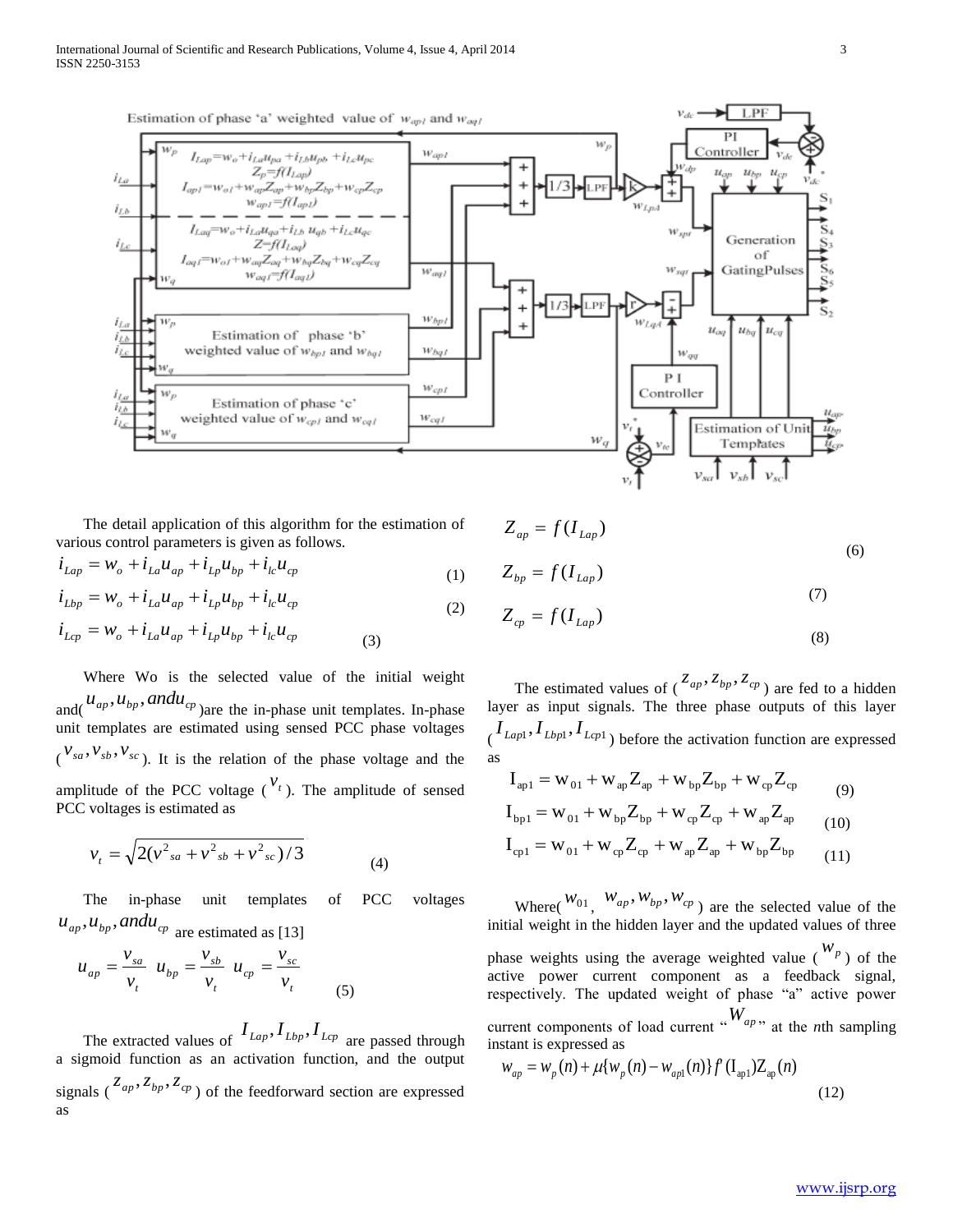where  $W_p(n)$  and  $W_{ap1}(n)$  are `the average weighted value of the active power component of load currents and the updated weighted value of phase "a" at the *n*th sampling instant, respectively and  $wap1(n)$  and  $zap(n)$  are the phase "a" fundamental weighted amplitude of the active power component of the load current and the output of the feed forward section of the algorithm at the *n*th instant, respectively.  $f(Iap1)$  and  $\mu$  are represented as the derivative of *Iap*1 components and the learning rate. Similarly, for phase "b" and phase "c," the updated weighted values of the active power current components of the load current are also expressed as same. The extracted values of *Iap*1, *Ibp*1, and *Icp*1 are passed through a sigmoid function as an activation function to the estimation of the fundamental active components in terms of three phase weights *wap*1, *wbp*1, and *wcp*1 as

$$
w_{ap1} = f(I_{ap1})
$$
  

$$
w_{bp1} = f(I_{bp1})
$$
  

$$
w_{cp1} = f(I_{cp1})
$$

*B. Amplitude of Active Power Current Components of Reference Source Currents*

 An error in the dc bus voltage is obtained after comparing the reference dc bus voltage  $v^*{}_{dc}(n)$  and the sensed dc bus voltage  $v_{dc}$  of a VSC, and this error at the *n*th sampling instant is expressed as

$$
v_{de}(n) = v^*_{dc}(n) - v_{dc}(n)
$$
\n(13)

 This voltage error is fed to a proportional–integral (PI) controller whose output is required for maintaining the dc bus voltage of the DSTATCOM. At the *n*th sampling instant, the output of the PI controller is as follows:

$$
w_{dp}(n) = w_{dp}(n-1) + K_{pd} \{v_{dc}(n) - v_{dc}(n-1)\} + K_{id} v_{dc}(n)
$$
 (14)  
Where  $k_{pd}$  and  $k_{id}$  are the proportional and integral gain

constants of the dc bus PI controller.  $V_{de}(n)$  and  $V_{de}(n-1)$  are the dc bus voltage errors in the *n*th and  $(n - 1)$ th instant, and  $w_{dp}(n)$  and  $w_{dp}(n-1)$  are the amplitudes of the active power component of the fundamental reference current at the *n*th and (*n −* 1)th instant, respectively. The amplitude of the active power current components of the reference source current  $\binom{W_{spl}}{k}$  is

estimated by the addition of the output of the dc bus PI controller  $\left(\begin{array}{c} W_{dp} \end{array}\right)$  and the average magnitude of the load active currents ( *wLpa*

$$
Lpa \text{ is a constant}
$$

$$
W_{spt} = W_{dp} + W_{Lpa} \tag{15}
$$

# *C. Amplitude of Reactive Power Components of Reference Source Currents*

 An error in the ac bus voltage is achieved after comparing the amplitudes of the reference ac bus voltage  $v^{*}$  and the sensed ac bus voltage  $v_t$  of a VSC. The extracted ac bus voltage error  $v_{te}$  at the *n*th sampling instant is expressed as

$$
v_{te}(n) = v_{t}^{*}(n) - v_{t}(n)
$$
\n(16)

The weighted output of the ac bus PI controller  $w_{qq}$  for regulating the ac bus terminal voltage at the *n*th sampling instant is expressed as

$$
w_{qq}(n) = w_{qq}(n-1) + K_{pt} \{v_{te}(n) - v_{te}(n-1)\} + K_{it} v_{te}(n)
$$
 (17)

where  $W_{qq}$ (n) is part of the reactive power component of the source current and it is renamed as  $w_{qq}$ ,  $k_{pt}$  and  $k_{it}$  are the proportional and integral gain constants of the ac bus voltage PI controller. The amplitude of the reactive power current components of the reference source current *wsqt* is calculated by subtracting the output of the voltage PI controller  $W_{qq}$  and the average load reactive currents *wLqa* as

$$
W_{spt} = W_{qq} - W_{Lqa} \tag{18}
$$

*D. Estimation of Reference Source Currents and Generation of IGBT Gating Pulses*

 Three phase reference source active and reactive current components are estimated using the amplitude of three phase (a, b, and c) load active power current components, PCC voltage inphase unit templates, reactive power current components, and PCC quadrature voltage unit templates as

$$
i_{\text{sap}} = W_{\text{sp}t} u_{\text{ap}} \quad i_{\text{sbp}} = W_{\text{sp}t} u_{\text{bp}} \quad i_{\text{scp}} = W_{\text{sp}t} u_{\text{cp}} \quad (19)
$$
\n
$$
i_{\text{sq}q} = W_{\text{sq}t} u_{\text{aq}} \quad i_{\text{sbq}} = W_{\text{sq}t} u_{\text{bp}} \quad i_{\text{scq}} = W_{\text{sq}t} u_{\text{cp}} \quad (20)
$$

 The addition of reference active and reactive current components is known as reference source currents, and these are given as

$$
i^*{}_{sa} = i_{sap} + i_{saq} \quad i^*{}_{sb} = i_{sbp} + i_{sbg} \quad i^*{}_{sc} = i_{scp} + i_{scq}
$$
\n(21)

The sensed source currents  $i_{sa}$ ,  $i_{sb}$ ,  $i_{sc}$  and the reference source currents ( $i^*{}_{sa}$ ,  $i^*{}_{sb}$ ,  $i^*{}_{sc}$ ) are compared, and current error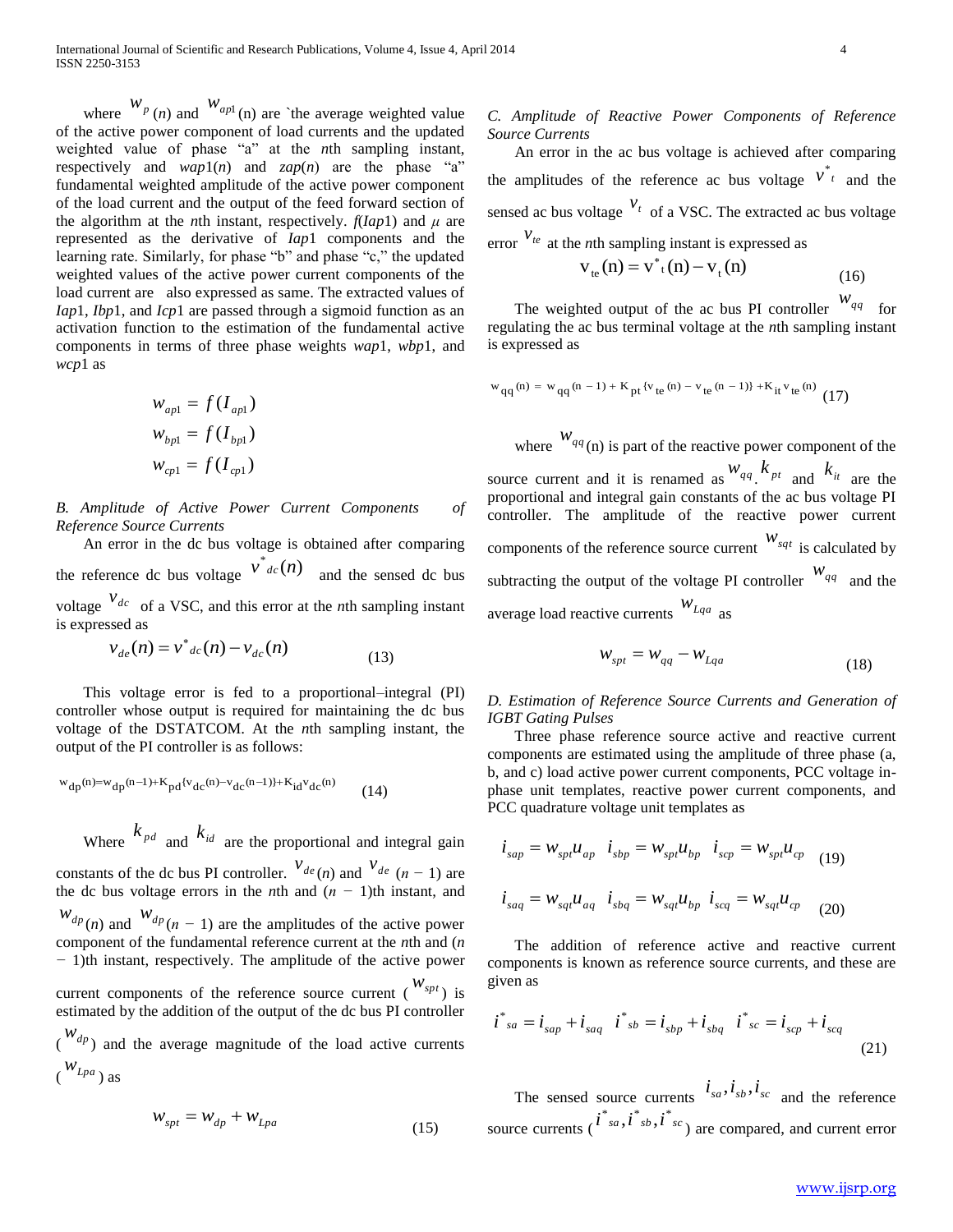signals are amplified through PI current regulators; their outputs are fed to a pulse width modulation (PWM) controller to generate the gating signals for insulated-gate bipolar transistors (IGBTs) S1 to S6 of the VSC used as a DSTATCOM.

#### III. SIMULATION RESULTS AND DISCUSSION

 MATLAB with SIMULINK and Sim Power System toolboxes is used for the development of the simulation model of a DSTATCOM and its control algorithm. The performance of the BP algorithm in the time domain for the three phase DSTATCOM is simulated for PFC and ZVR modes of operation under nonlinear loads. The performance of the control algorithm is observed under nonlinear loads.

#### *A. Performance of DSTATCOM in PFC Mode*

 The dynamic performance of a VSC-based DSTATCOM is studied for PFC mode at nonlinear loads. The performance indices are the phase voltages at PCC (Vs), balanced source currents ( $^{i_s}$ ), load currents ( $^{i_{La}, i_{Lb}, i_{Lc}}$ ), compensator currents  $(i_{Ca}, i_{Cb}, i_{Cc})$ , and dc bus voltage ( $v_{dc}$ ) which are shown in Fig. 3 under varying load (at  $t = 3.7$  to 3.8 s) conditions.



Dynamic performance of DSTATCOM under varying nonlinear loads Fig. 3. Dyn:<br>in PFC mode.

#### *B. Performance of DSTATCOM in ZVR Mode*

 In ZVR mode, the amplitude of the PCC voltage is regulated to the reference amplitude by injecting extra leading reactive power components. The dynamic performance of DSTATCOM in terms of PCC phase voltages (Vs), balanced source currents, load currents , compensator currents, amplitude of voltages at PCC , and dc bus voltage waveforms is shown in Fig. 5 under unbalanced load at a time duration of  $t = 3.7$  to 3.8 s.

#### IV. EXPERIMENTAL RESULTS

 A prototype of the VSC-based DSTATCOM is developed to validate the proposed control algorithm. ABB make current sensors (EL50P1 BB) and voltage sensors (EM010 BB) are used for sensing the PCC voltages, dc bus voltage, and current signals. The BP training-based control algorithm is used for the control of DSTATCOM using a TMS320F240 digital signal processor. A Fluke (43B) power analyzer and an Ailment make digital oscilloscope (DSO-6014A) are used for the recording of steady state and dynamic state test results, respectively, on a developed DSTATCOM at nonlinear loads. Hardware implementation data are given in Appendix B.



**Fig. 4. Dynamic performance of DSTATCOM under varying nonlinear loads in ZVR mode.**

# *A. Performance of DSTATCOM at Nonlinear Loads*

 Fig. 5(a)–(i) shows the waveform of the phase "a" PCC voltage (*vab*) with source currents (*isa, isb,* and *isc*), load currents (*iLa, iLb,* and *iLc*), and compensating current (*iCa, iCb,*  and  $iCc$ ) under nonlinear loads. In Fig.  $5(j)$ –(1), the harmonic distortions of the "a" phase source current, load current, and PCC voltage are observed to be 4.3%, 27.0%,and 2.9%, respectively. These results show satisfactory performance of the BP control algorithm for harmonic elimination according to the IEEE-519 guidelines on the order of less than 5%.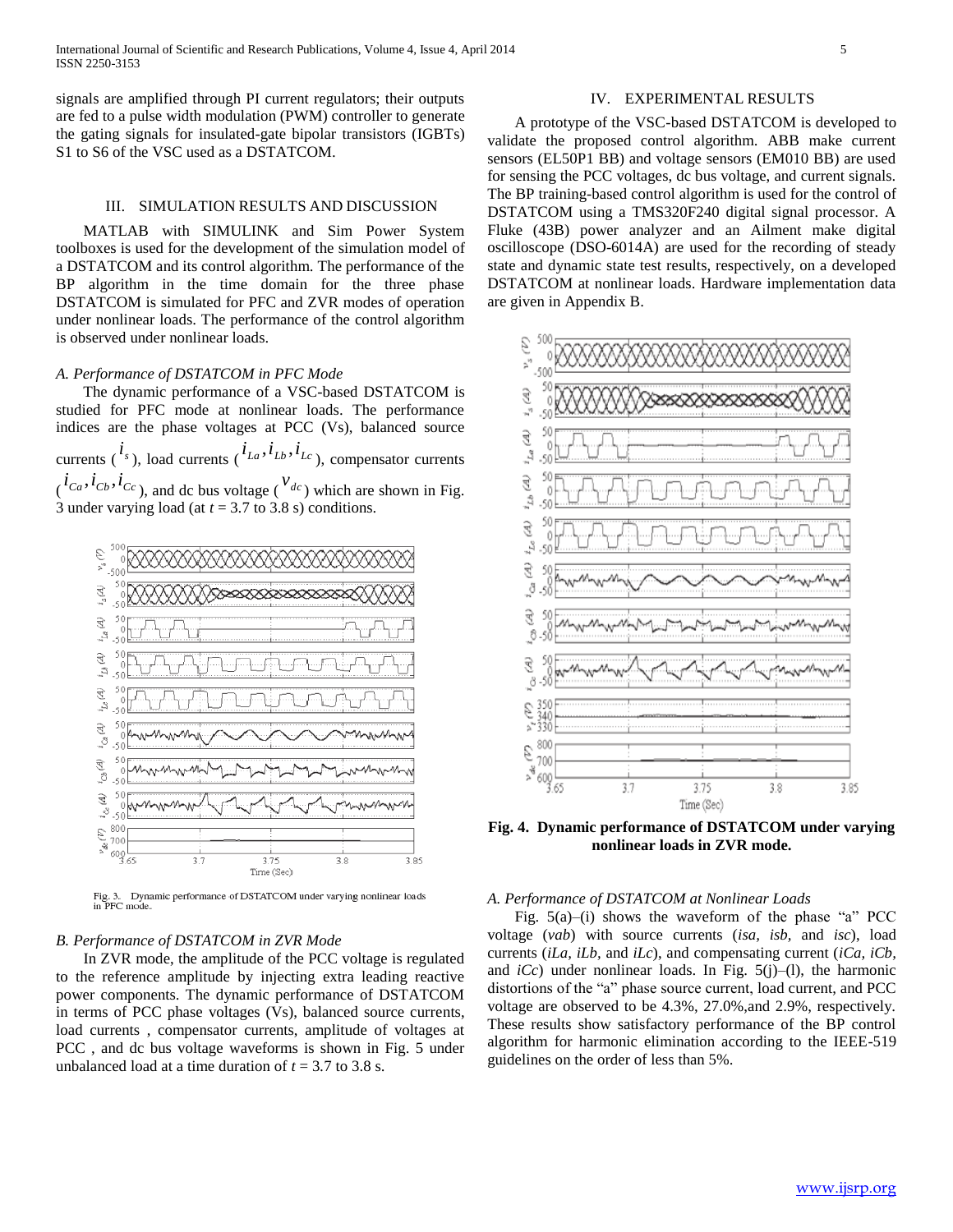#### V. CONCLUSION

 A VSC-based DSTATCOM has been accepted as the most preferred solution for power quality improvement as PFC and to maintain rated PCC voltage. A three phase DSTATCOM has been implemented for the compensation of nonlinear loads us a BPT control algorithm to verify its effectiveness. The proposed BPT control algorithm has been used for the extraction of reference source currents to generate the switching pulses for IGBTs of the VSC of DSTATCOM. Various functions voltage of the DSTATCOM has also been regulated to the rated value



**Fig. 5. Performance of DSTATCOM under nonlinear loads: (a-c)** *isa***,** *isb***,m and** *isc* **with** *vab***; (d-f)** *iLa***,** *iLb***, and** *iLc***; and (g-i)** *iCa***,** *iCb***, and** *iCc***. (j-l) Harmonic spectra of** *isa***,** *iLa***, and**  *vab***.**

without any overshoot or undershoot during load variation. Large training time in the application of the complex system and the selection of the number of hidden layers in the system are the disadvantages of this algorithm. of DSTATCOM such as harmonic elimination and load balancing have been demonstrated in PFC and ZVR modes with dc voltage regulation of DSTATCOM. From the simulation and implementation results, it is concluded that DSTATCOM and its control algorithm have been found suitable for the compensation of nonlinear loads. The dc bus voltage of the DSTATCOM has also been regulated to the rated value without any overshoot or undershoot during load variation. Large training time in the application of the complex system and the selection of the

number of hidden layers in the system are the disadvantages of this algorithm.

#### **REFERENCES**

- [1] R. C. Dugan, M. F. McGranaghan, and H. W. Beaty, Electric Power Systems Quality, 2nd ed. New York, NY, USA: McGraw-Hill, 2006.
- [2] A. Ortiz, C. Gherasim, M. Manana, C. J. Renedo, L. I. Eguiluz, and R. J. M. Belmans, "Total harmonic distortion decomposition depending on distortion origin," IEEE Trans. Power Del., vol. 20, no. 4, pp. 2651–2656, Oct. 2005.
- [3] T. L. Lee and S. H. Hu, "Discrete frequency-tuning active filter to suppress harmonic resonances of closed-loop distribution power systems," IEEETrans. Power Electron., vol. 26, no. 1, pp. 137–148, Jan. 2011. IEEE TRANSACTIONS ON INDUSTRIAL ELECTRONICS, VOL. 61, NO. 3, MARCH 2014
- [4] K. R. Padiyar, FACTS Controllers in Power Transmission and Distribution.New Delhi, India: New Age Int., 2008.
- [5] IEEE Recommended Practices and Requirement for Harmonic Control on Electric Power System, IEEE Std.519, 1992.
- [6] T.-L. Lee, S.-H. Hu, and Y.-H. Chan, "DSTATCOM with positive sequence admittance and negative-sequence conductance to mitigate voltage fluctuations in high-level penetration of distributed generation systems,' IEEE Trans. Ind. Electron., vol. 60, no. 4, pp. 1417–1428, Apr. 2013.
- [7] B. Singh, P. Jayaprakash, and D. P. Kothari, "Power factor correction and power quality improvement in the distribution system," Elect. India Mag., pp. 40–48, Apr. 2008.
- [8] J.-C. Wu, H. L. Jou, Y. T. Feng, W. P. Hsu, M. S. Huang, and W. J. Hou, "Novel circuit topology for three-phase active power filter," IEEE Trans. Power Del., vol. 22, no. 1, pp. 444–449, Jan. 2007.
- [9] Z. Yao and L. Xiao, "Control of single-phase grid-connected inverters with nonlinear loads," IEEE Trans. Ind. Electron., vol. 60, no. 4, pp. 1384– 1389, Apr. 2013.
- [10] A. A. Heris, E. Babaei, and S. H. Hosseini, "A new shunt active power filter based on indirect matrix converter," in Proc. 20th Iranian Conf. Elect. Eng., 2012, pp. 581–586.
- [11] M. Sadeghi, A. Nazarloo, S. H. Hosseini, and E. Babaei, "A new DSTATCOM topology based on stacked multicell converter," in Proc. 2nd Power Electron., Drive Syst. Technol. Conf., 2011, pp. 205–210.
- [12] G. Benysek and M. Pasko, Power Theories for Improved Power Quality. London, U.K.: Springer-Verlag, 2012.
- [13] B. Singh and J. Solanki, "A comparison of control algorithms for DSTATCOM," IEEE Trans. Ind. Electron., vol. 56, no. 7, pp. 2738–2745, Jul. 2009.
- [14] C. H. da Silva, R. R. Pereira, L. E. B. da Silva, G. Lambert-Torres, B. K. Bose, and S. U. Ahn, "A digital PLL scheme for three-phase system using modified synchronous reference frame," IEEE Trans. Ind. Electron., vol. 57, no. 11, pp. 3814–3821, Nov. 2010.
- [15] S. Rahmani, A. Hamadi, and K. Al-Haddad, "A Lyapunov-function-based control for a three-phase shunt hybrid active filter," IEEE Trans. Ind. Electron., vol. 59, no. 3, pp. 1418–1429, Mar. 2012.
- [16] S. Rahmani, N. Mendalek, and K. Al-Haddad, "Experimental design of a nonlinear control technique for three-phase shunt active power filter," IEEE Trans. Ind. Electron., vol. 57, no. 10, pp. 3364–3375, Oct. 2010.
- [17] S. N. Sivanandam and S. N. Deepa, Principle of Soft Computing. New Delhi, India: Wiley India Ltd., 2010.
- [18] J. S. R. Jang, C. T. Sun, and E. Mizutani, Neuro Fuzzy and Soft Computing: A Computational Approach to Learning and Machine Intelligence. Delhi, India: Pearson Educ. Asia, 2008.
- [19] P. Kumar and A. Mahajan, "Soft computing techniques for the control of an active power filter," IEEE Trans. Power Del., vol. 24, no. 1, pp. 452–461, Jan. 2009
- [20] A. Bhattacharya and C. Chakraborty, "A shunt active power filter with enhanced performance using ANN-based predictive and adaptive controllers," IEEE Trans. Ind. Electron., vol. 58, no. 2, pp. 421–428, Feb. 2011.